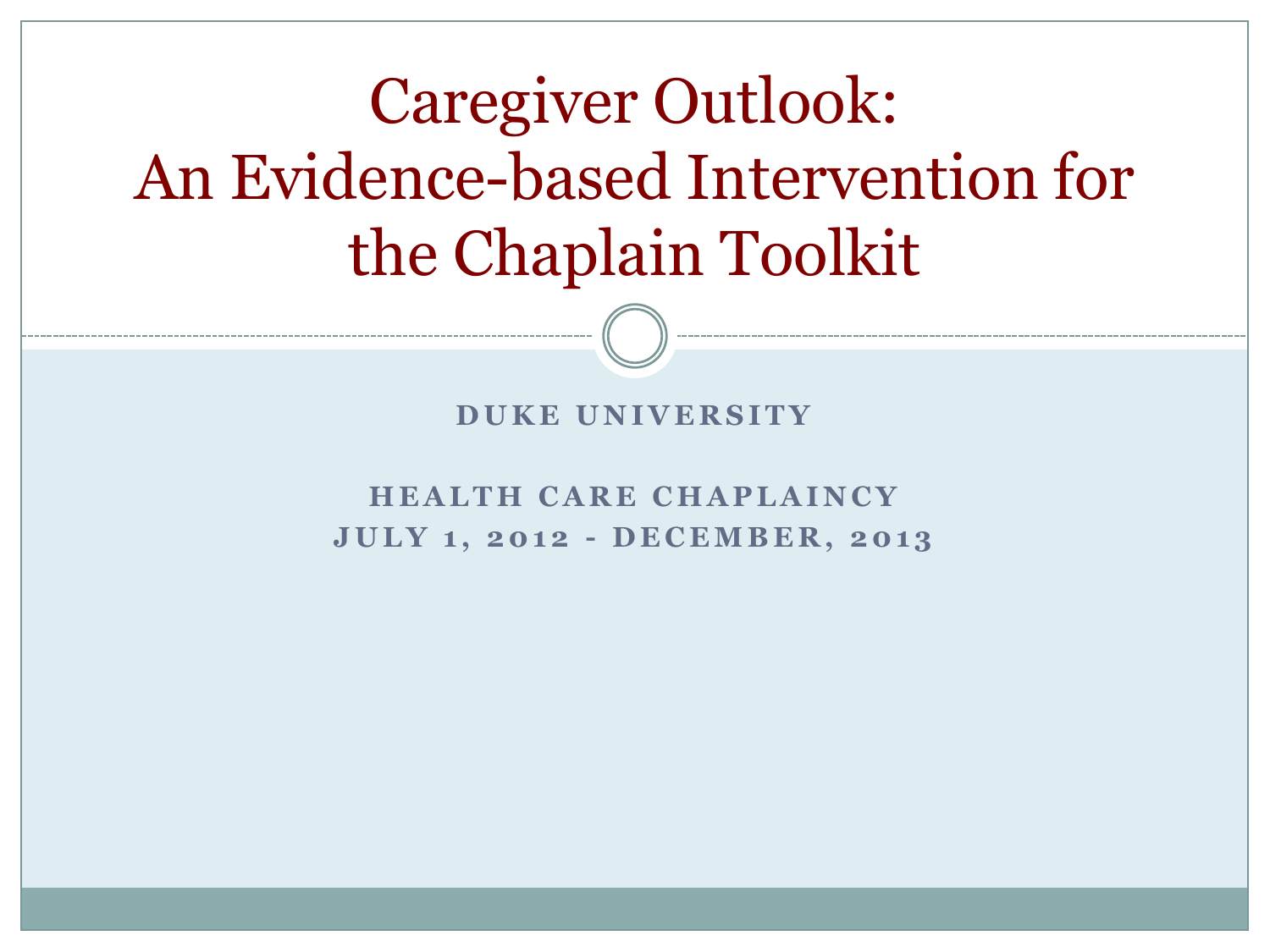### Project Team

- Karen Steinhauser, PhD Principal Investigator
- Annette Olsen, MDiv, BSSW, BCC, Co-I, Chaplain Interventionist
- Kimberly Johnson, MD C0-I, Clinical Medicine
- Maren Olsen, PhD Co-I, Biostatistics
- Linda Sanders, MS Biostatistics
- Avi Alkon, Doel Ganguly, Lesa Powell, MS Data base team
- Daniel Grossoehme DMin, BCC -Researcher/Chaplain consultant
- Deborah Morgan, MDiv, BCC Chaplain consultant, Duke
- Joanna Parker, MA, LCC –Interventionist back-up
- Natalie Ammarell, PhD Qualitative coder/analyst
- Alana Bennett Project Coordinator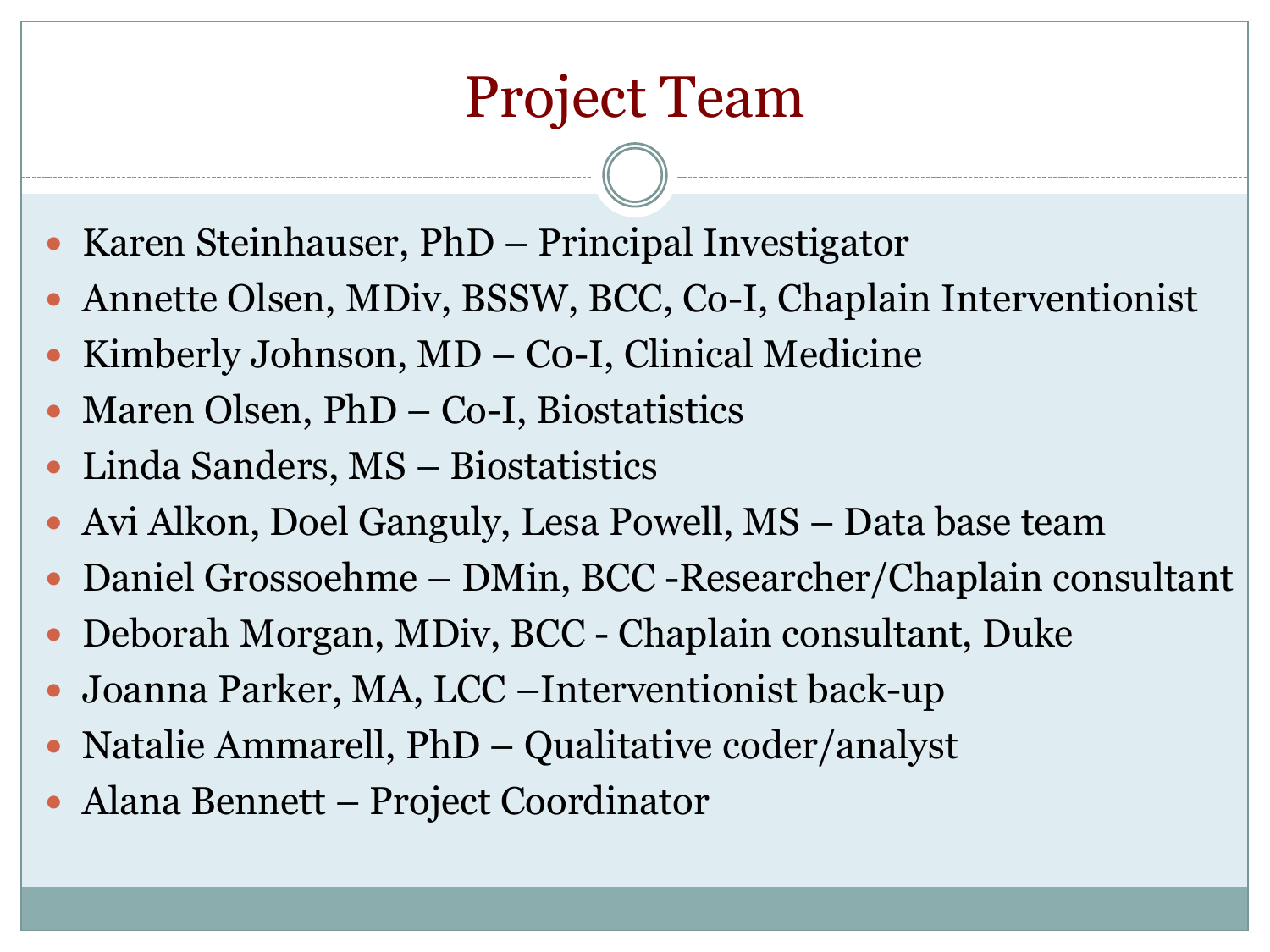*"There was a full code in progress. I walked in the room and could see this person had no hair and one breast was missing. And I said, "Wait a minute, why are we flogging this person?" They said the husband wasn't ready for her to go."* 

*- Emergency Department Nurse<sup>1</sup>*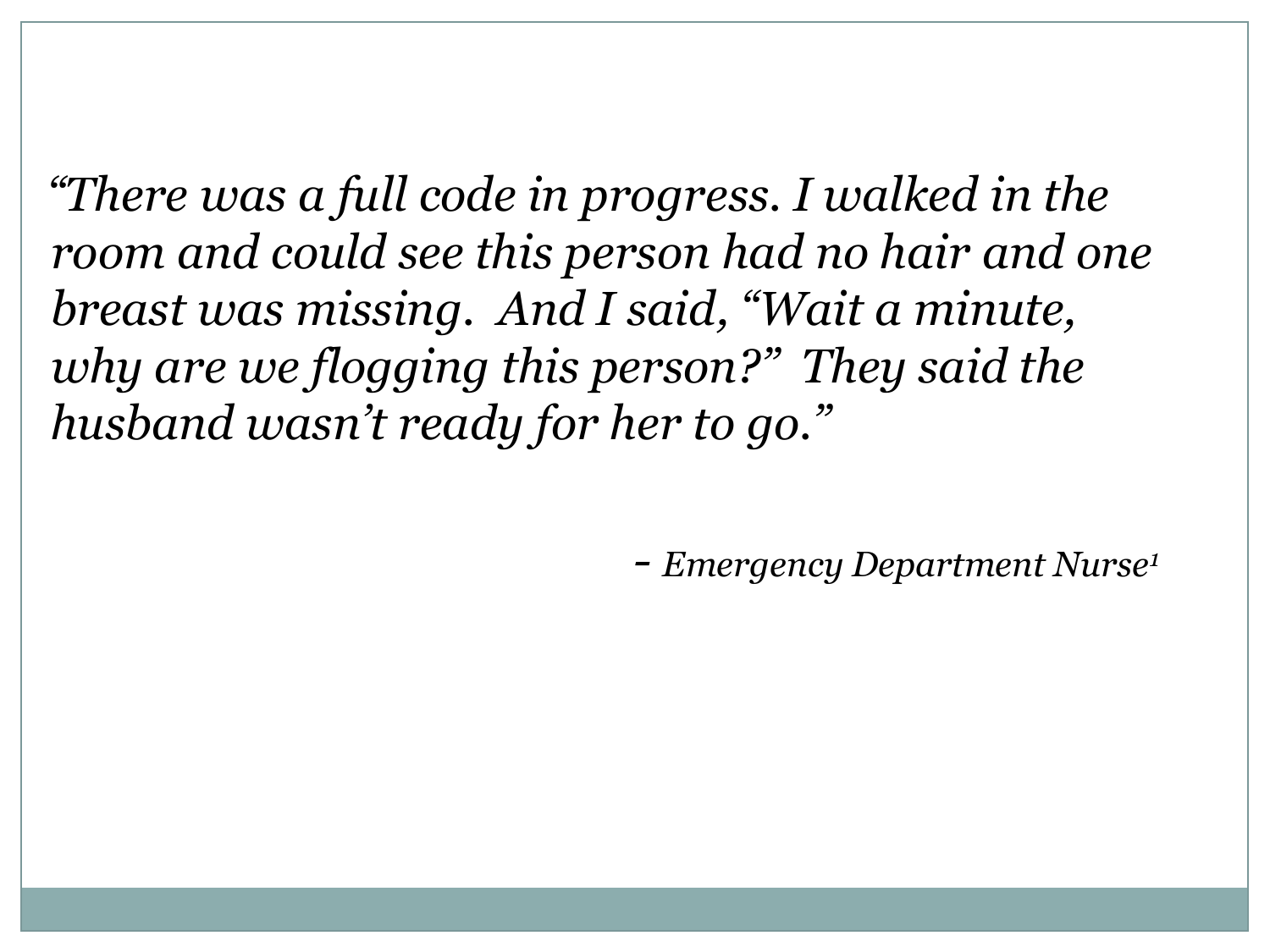# Background

• Most caregiver interventions Symptom management Coping skills

• Less is known about Caregiver relationship  $\triangleright$  preparation and completion *Meaning* of caregiving role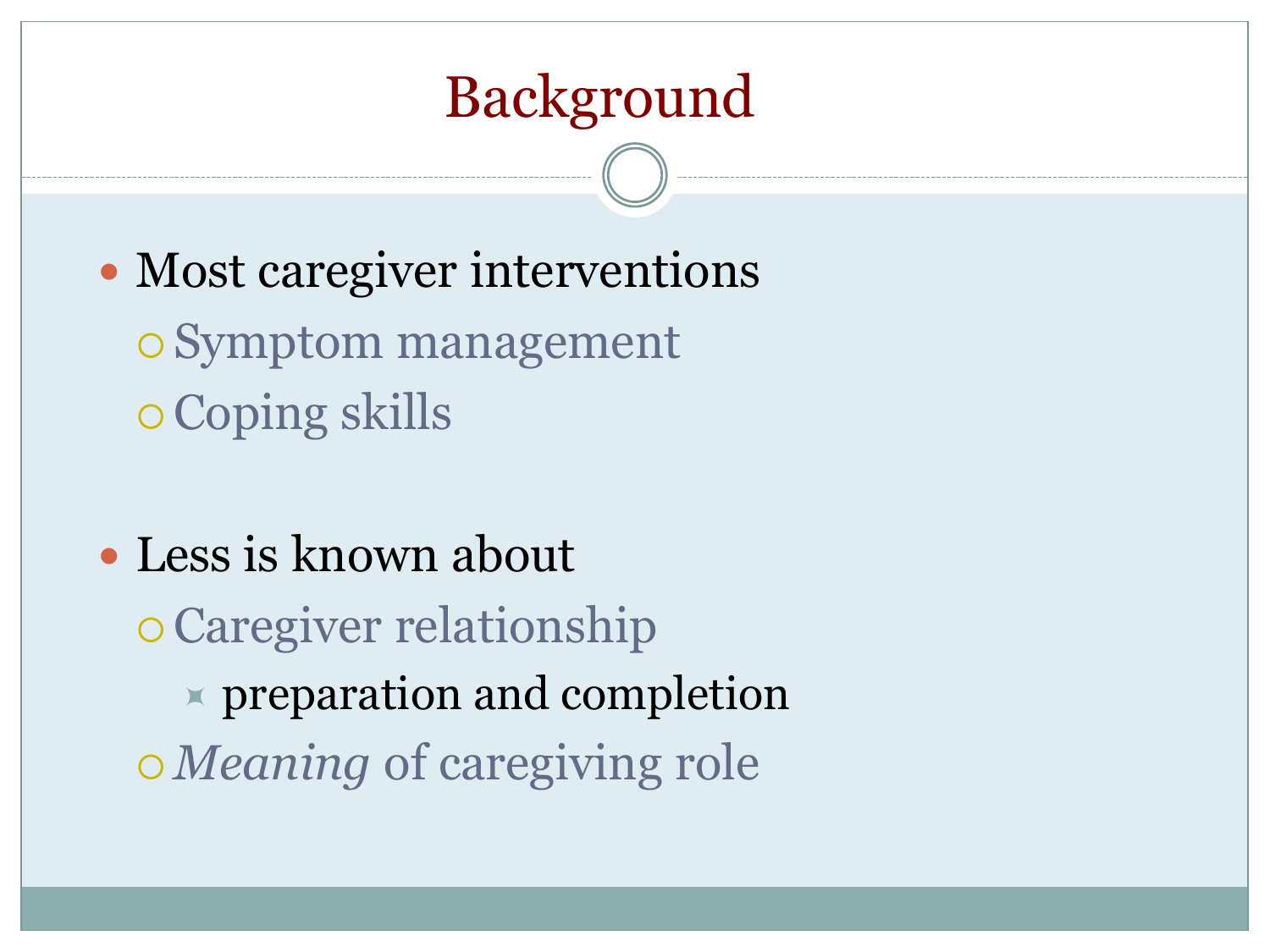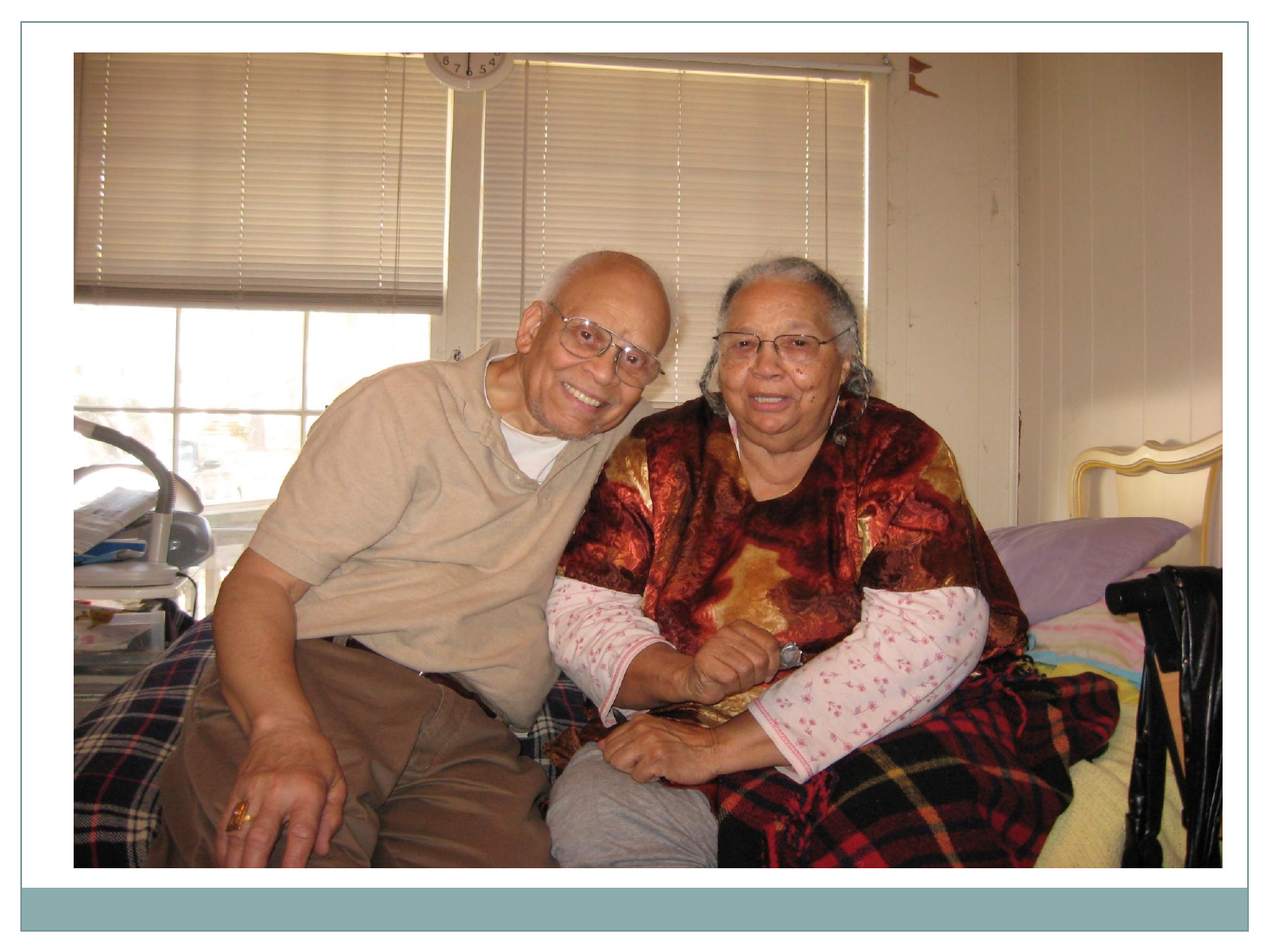# Caregiver Preparation and Completion

- Reviewing one's life, relationship with patient
- Offering receiving forgiveness
- Legacy identifying wisdom gained and future goals
- Unmet needs may influence caregiver well-being and decision making
- Higher sense of meaning is associated with lower burden
- Tasks are central to palliative care and chaplaincy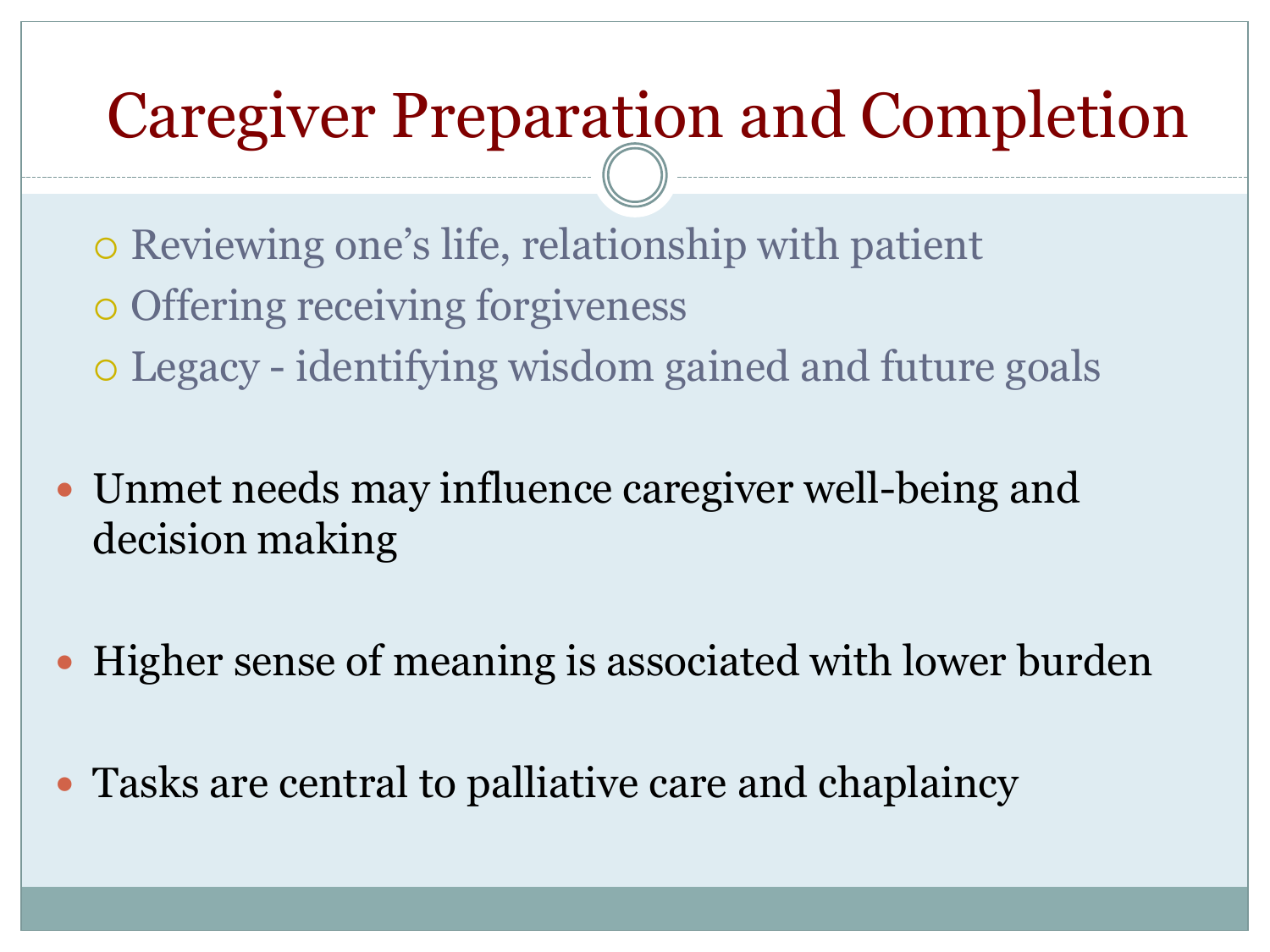#### Purpose – Caregiver Outlook

Developed a chaplain-led intervention to assist caregivers, of those with life-limiting illness, with tasks of preparation and completion and meaning-making.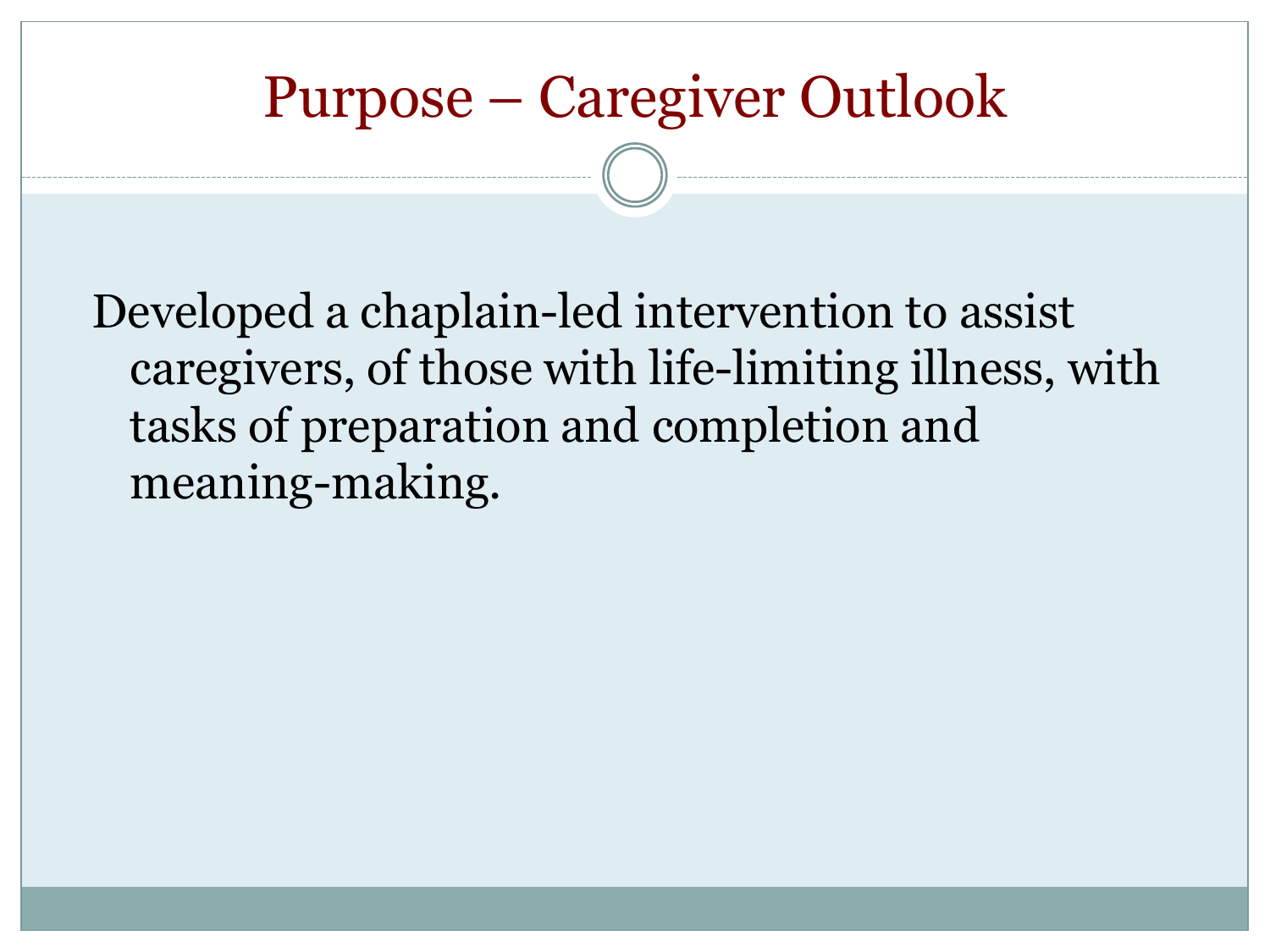### Specific Aims:

1.Is a manualized chaplain-led intervention to improve well-being of caregivers of patients with life-limiting illness <u>feasible and</u> acceptable?

1. Examine trends in outcomes associated with Caregiver Outlook including: caregiver anxiety, depression, anticipatory grief, quality of life, and burden.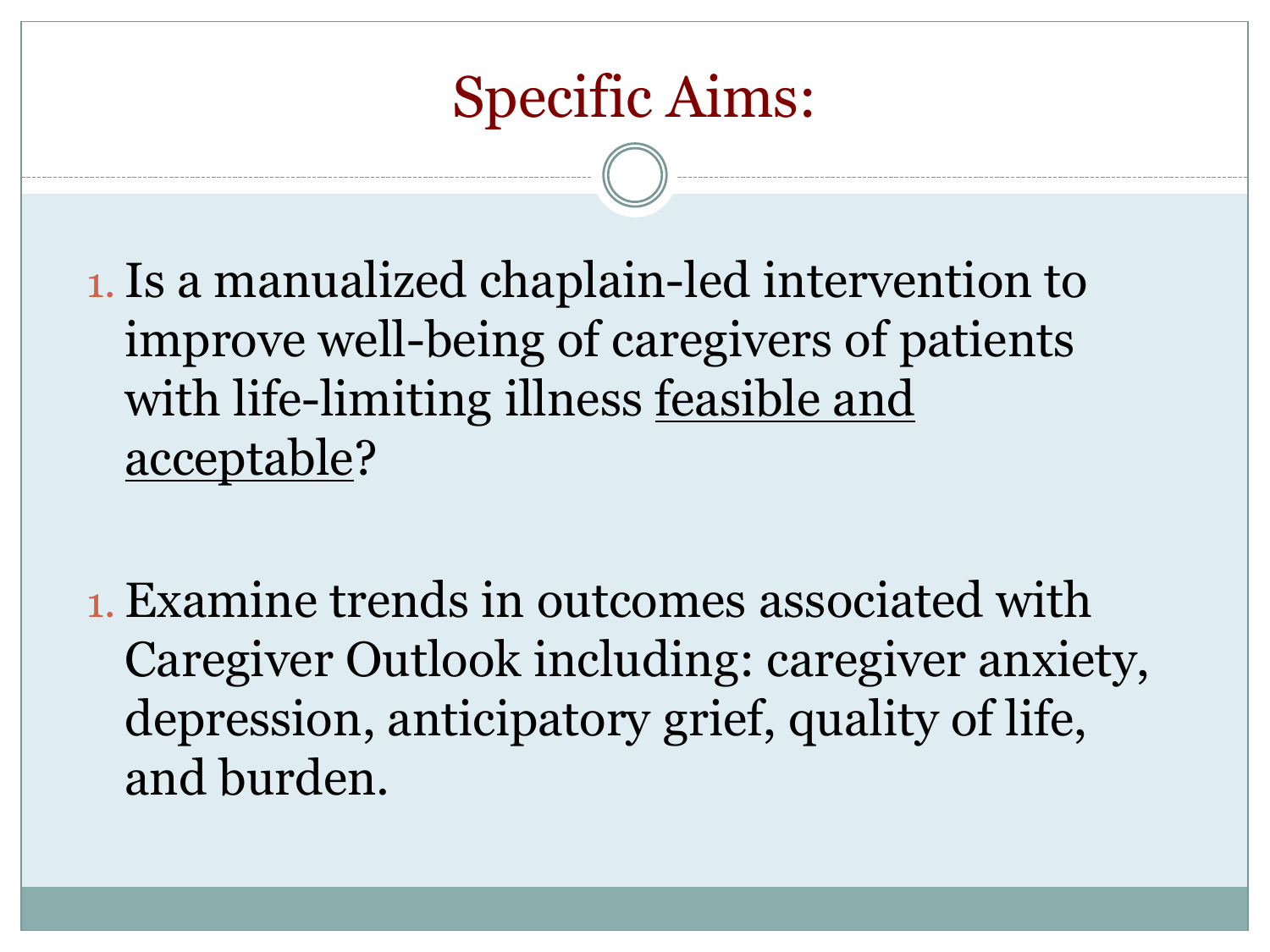## Specific Aims: Qualitative

- 3. Examine intervention qualitative theme content and variation associated with gender, ethnicity, SES, type and stage of illness, and levels of spirituality.
- 3. Examine intervention responses for themes that lead to integration with spiritual assessment and other approaches to chaplaincy and pastoral care planning.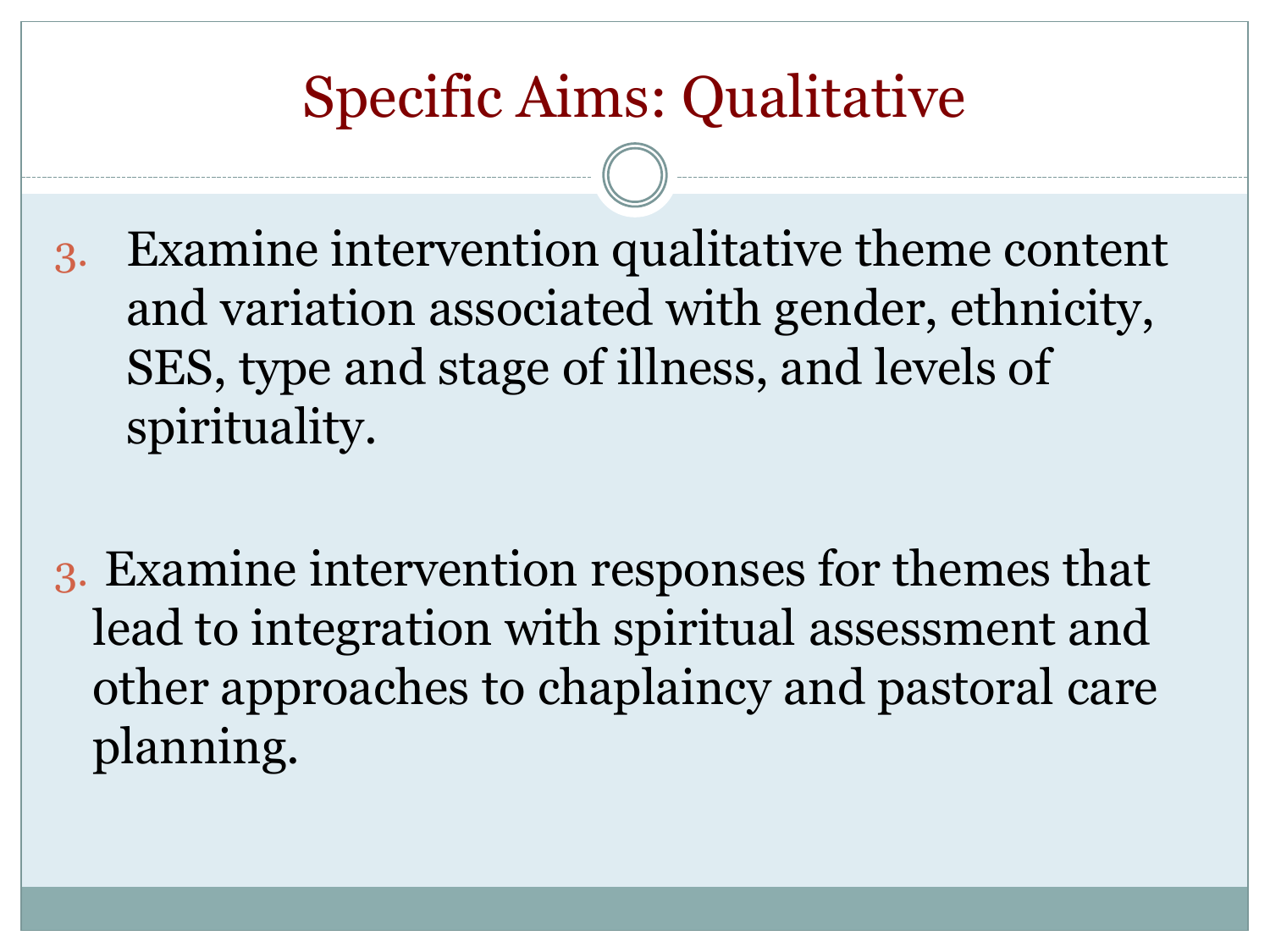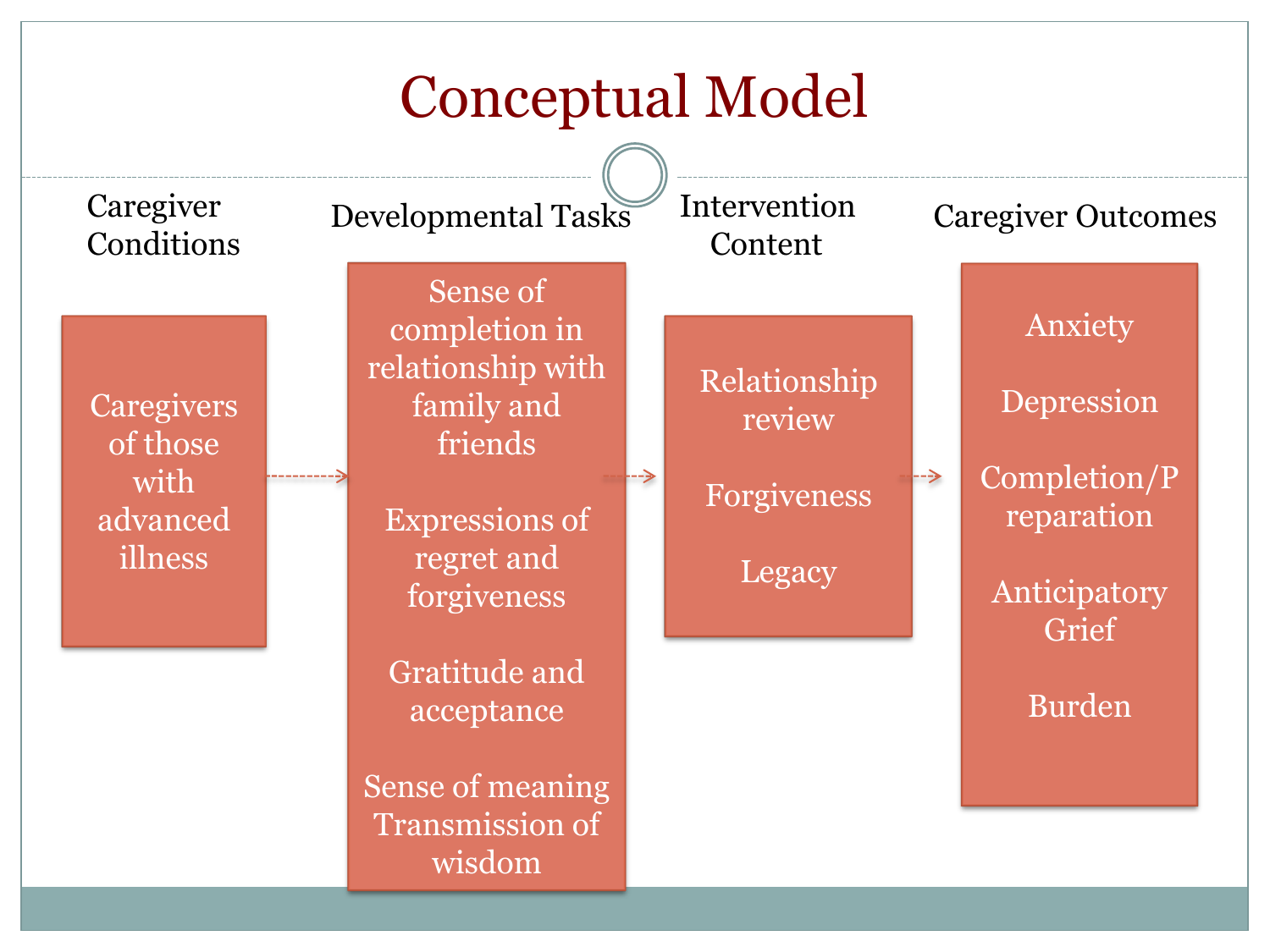# Methods: Design and Aims

- 1 arm feasibility and acceptability
	- Will caregivers enroll?
	- Will caregivers complete?
	- How is intervention received by caregivers?
	- How is intervention received from Chaplain?
	- How does Chaplain experience intervention as potential tool?
- 3 intervention sessions, plus pastoral check-in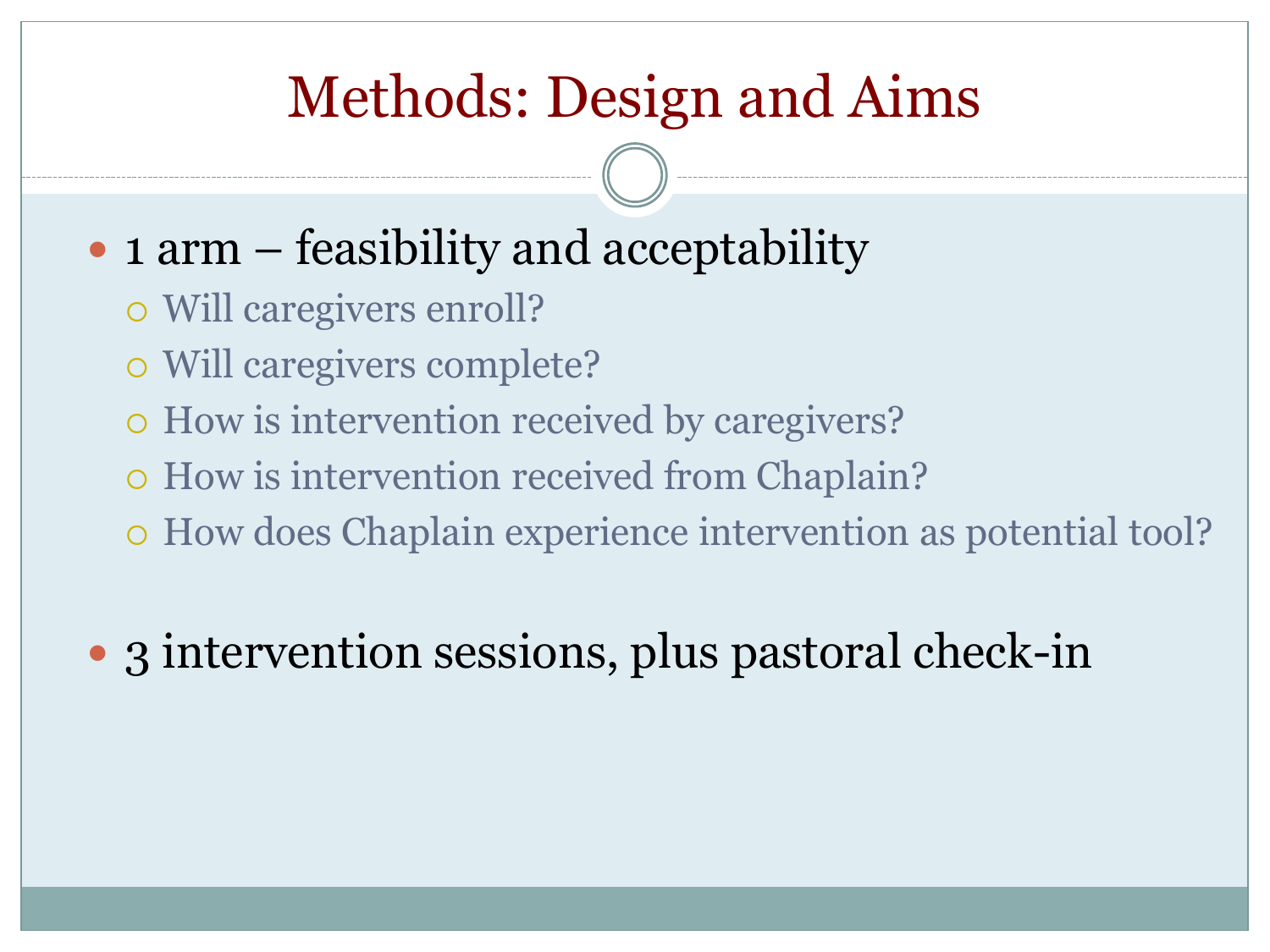# Session #1- Relationship life story

- Would you tell me a about your life and background.
- When and how did you come to know [patient]? What is your first memory of [patient] Story of life together?
- What have been most important places, events, times?
- What are most cherished moments together?
- What are things in your relationship that make you proud?
- If someone were to make a movie of your life together, what would be important to include?
- What was happening in your life when you began caregiving? How did you come to be caregiver?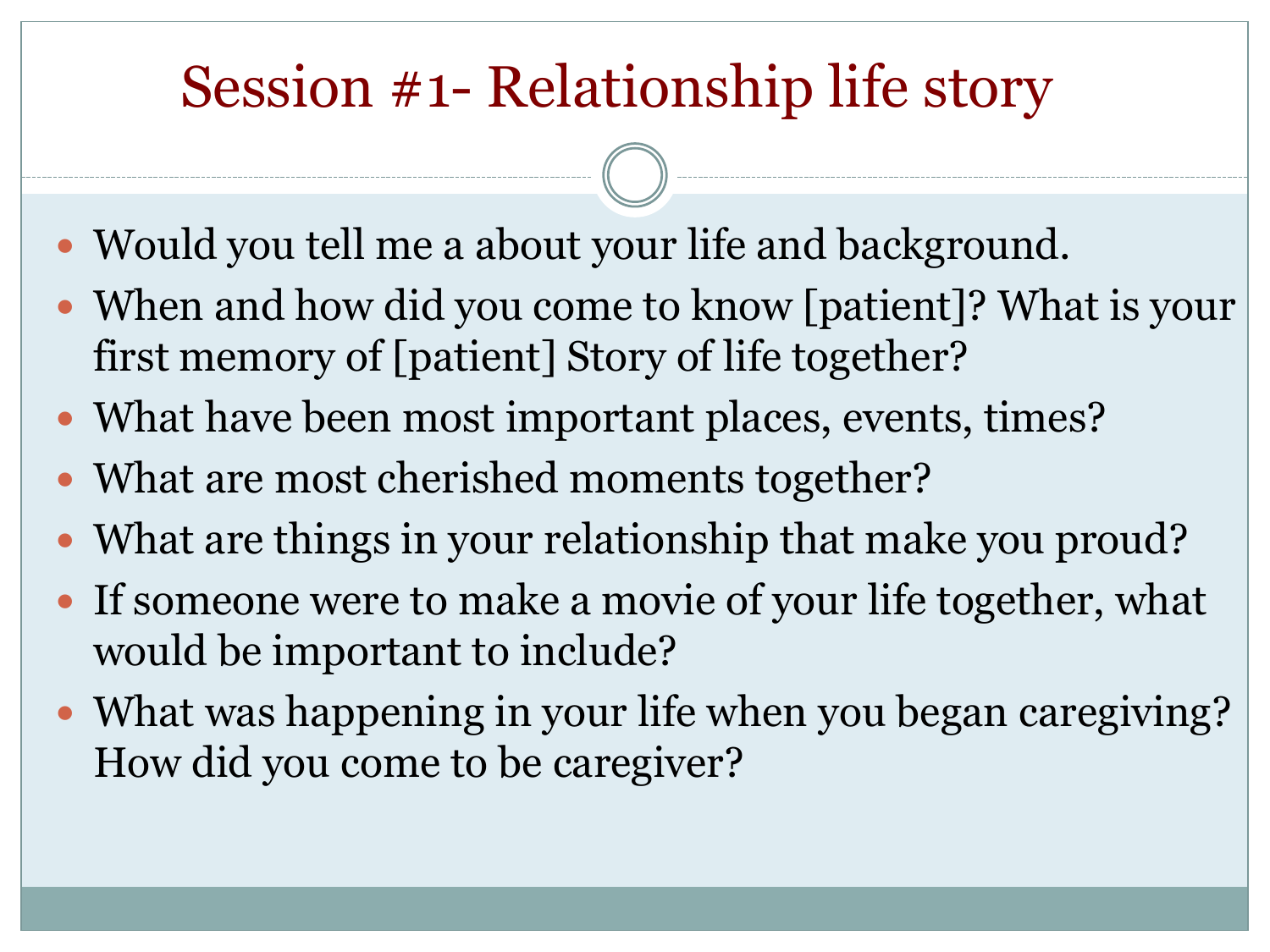#### Session #2 - Forgiveness

- Things if you could do over, would do differently.
	- Challenging times you have encountered before illness?
- Things you might even say you regret.
- Things in relationship for which you want to ask forgiveness?
- Things for which you want to offer forgiveness
- Things unsaid or undone?
- Since caregiving, what have been challenges?
	- Things if you could do over, would do differently.
- To what extent do you feel at peace in relationship?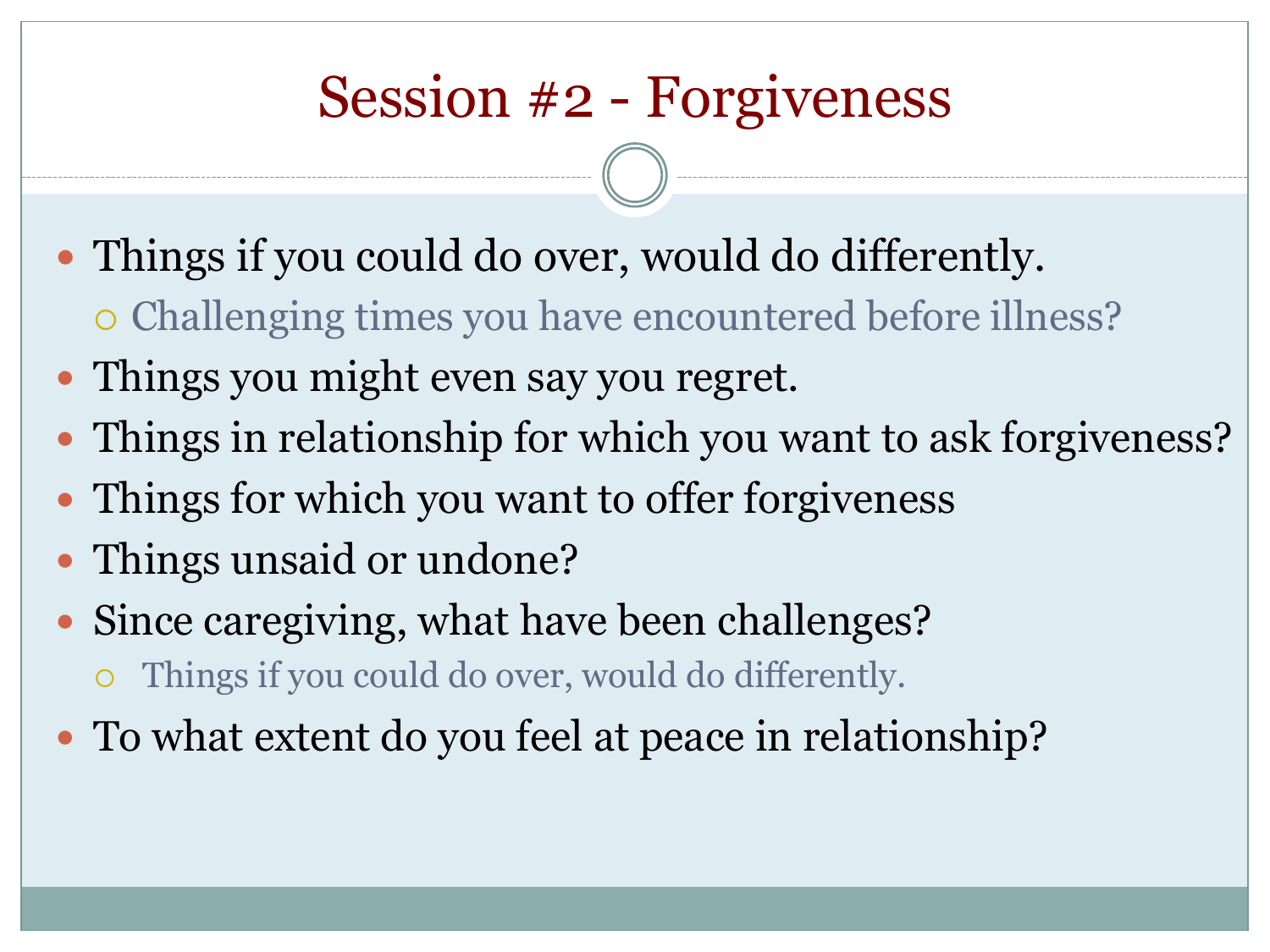# Session #3 - Legacy

- How has experience of knowing patient shaped your life?
- How has caring for [patient] shaped your life?
- What have you learned from this relationship?
- What have you learned from caregiving?
- What things do you think [patient] may have learned from you?
- Caregiving described about challenging and meaningful? What are your thoughts about that mix?
- What wisdom may you want to share with others?
- Are there things that you wish to express on own or share with [patient]?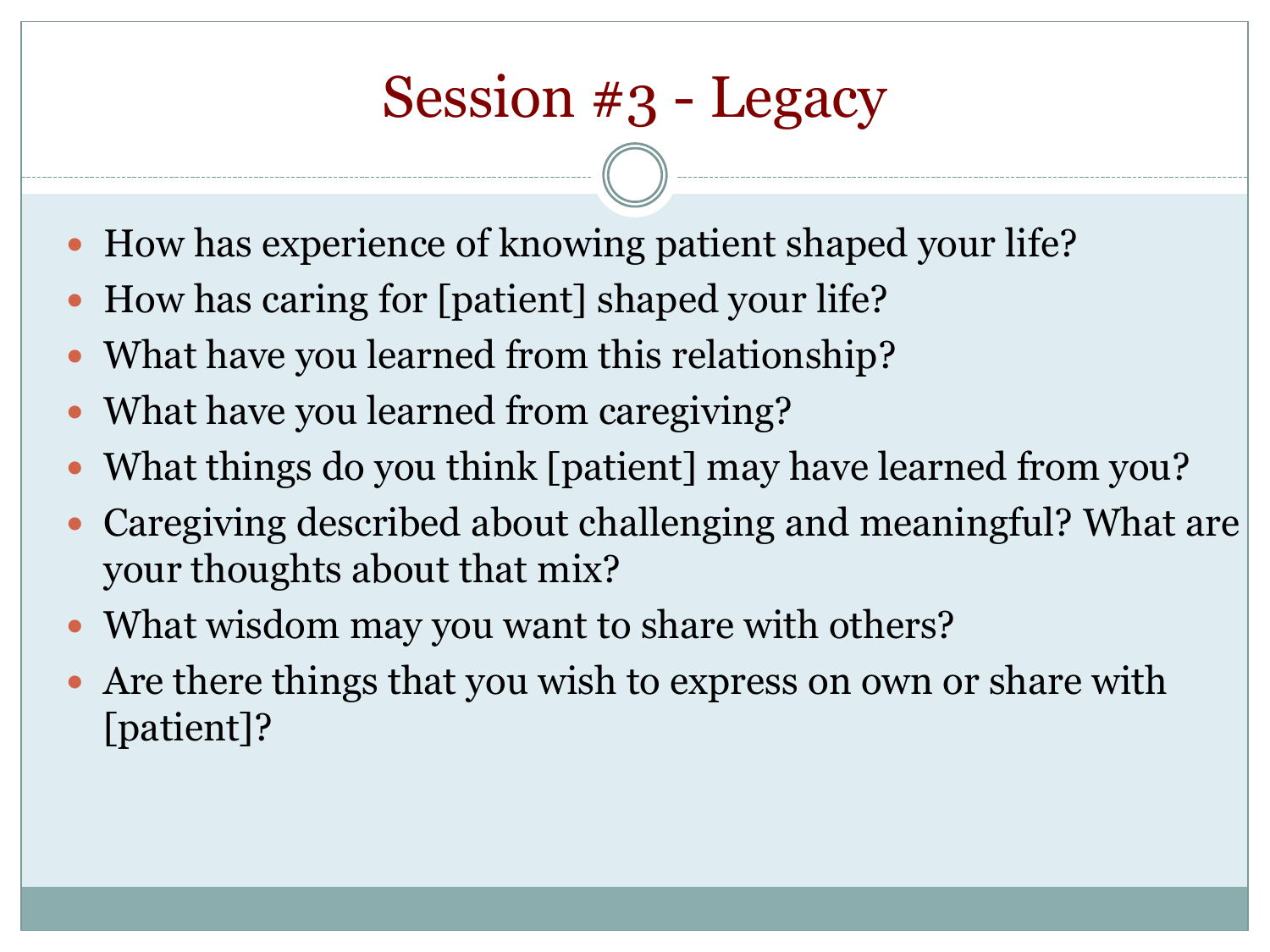